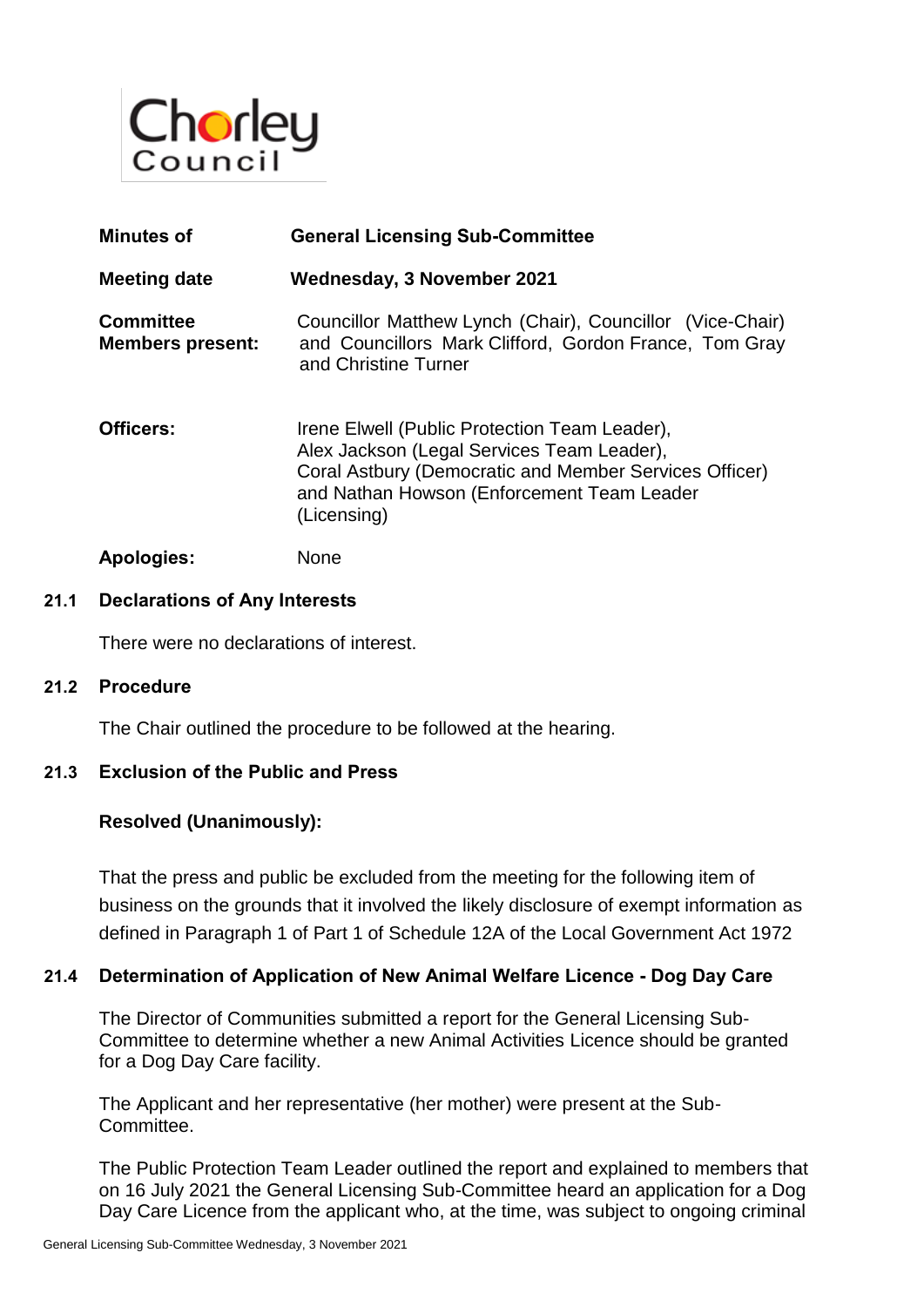court proceedings and had been charged with various offences. The General Licensing Sub-Committee decided to refuse the licence.

Since the previous meeting of the Sub-Committee, criminal court proceedings had been undertaken and the indictment was stayed due to an abuse of process on the prosecution's part. Subsequently the applicant made a new application for an Animal Activities Licence – dog day care.

The Public Protection Team Leader explained that an inspection of the premises had been undertaken to see if it would be likely to meet the conditions. There were certain elements of the inspection which could not be fulfilled due to parts of the premises not being complete, however should the licence be granted a further inspection would take place to confirm that the work had been done. The Inspector had recommended a twostar licence which would remain valid for one year with at least one unannounced visit.

The applicant told members that at her last appearance before sub-committee she felt as though she did not present herself well. The applicant clarified a previous statement and told members that although she said she would rescue dogs again; she would do so within the boundaries of the law. The dog day care would be for the community as a lot of dogs now have separation anxiety due to COVID as they are not used to being alone. The applicant explained that there was a lot of support within the community and that there are no other local providers of dog day care. This business was something she had always wanted to do and had undertaken a lot of research and completed online training.

Following a member enquiry, the applicant confirmed that she had completed a dog training qualification with the Dog Business School during the pandemic and there was a separate room which could be used as a training room for the dogs. The applicant explained that she would like to develop herself and staff further before expanding and offering training courses in the evening, such as puppy classes.

The Chair sought clarification from the applicant in relation to the statement made at the last hearing wherein she stated that she would absolutely do it [rescue and sell dogs] again. In response, the applicant explained that she was nervous and did not carry herself well. At the time she was rescuing the dogs, keeping them and nursing them back to health before selling them on. The prosecution had cost her a lot of money, stress and caused mental health implications. The applicant said that she would try to help in any way she could, but she would not sell another dog again.

In response to the Sub-Committee's Legal Advisor, the applicant explained that when she purchased the six Cavapoo puppies for £6,000 she did go back to the puppy farm to try and purchase the mother of those puppies. It was her view that the puppies had to be removed from the situation as they were poorly, she reported the puppy farm to South Ribble Borough Council who attended and carried out checks. The applicant acknowledged that purchasing from puppy farms can add to the problem.

In summing up, the applicant stated that she was a fit and proper person, she loves dogs and has two herself which she spoils. Her view on the situation had been changed as she had now been educated on Lucy's Law. The dog day care is something she had always wanted to do and was trying to set the business up so she could start her own family and work for herself. It was the applicant's view that although she did nothing wrong in terms of the animal's welfare, she did regret her actions and admitted that what she did was wrong, and it would not happen again.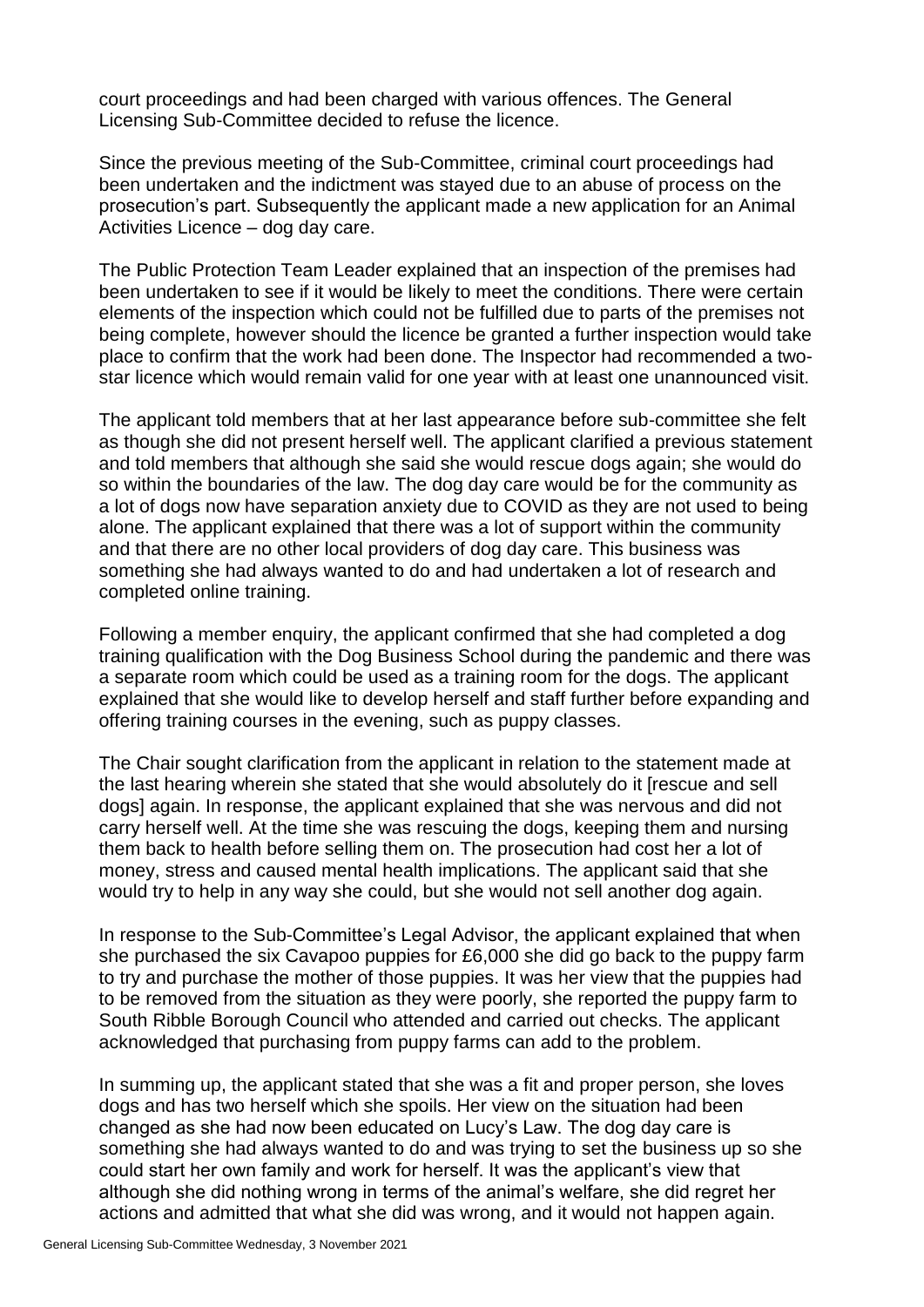## **Resolved:**

Following careful consideration members have resolved to grant a two star licence to last for one year on the following grounds:

- 1. Members noted that the Inspector's report was broadly not adverse to the applicant, although members noted that more work needed to be done before the business can trade.
- 2. Members also noted that no animal cruelty had been alleged against the applicant.
- 3. The applicant had admitted in sub-committee in July 2021 to selling three litters of puppies without a licence. However, she now recognised this was wrong and had shown remorse.
- 4. Members considered the decision by the Judge and noted that all criminal charges against the applicant had been dismissed.
- 5. The applicant had purchased puppies from an unlicensed breeder. This was not a criminal offence and naturally had not formed part of the charges against her. This highly unethical behaviour had caused members great concern when considering the application on 16 July. However, the applicant was now contrite.
- 6. In relation to the duty contained in Regulation 4(2)(b) of the Animal Welfare (Licensing of Activities Involving Animals) (England) Regulations 2018 obliging the council to grant a licence if it considers that the licence conditions will be met; members were satisfied that the applicant would do so.
- 7. Members considered that the experience of the prosecution and the refusal of the licence in July was likely to have had a salutary effect on the applicant such as to strongly discourage a repeat of her actions.
- 8. The applicant admitted selling some of the dogs she had purchased from illegal puppy farms. Members also considered that purchasing puppies from illegal puppy farms tends to reward and perpetuate maltreatment of dogs by others. Rather they should be seized by the authorities so that the puppy farmer is not rewarded. The applicant now appeared to have proper insight into how purchasing such puppies means the purchaser is helping to sustain a market which causes animal suffering.

Members suggested that the applicant consider seeking assistance in the running of her business so that it remained compliant with all applicable laws as the applicant had admitted to lacking the necessary knowledge at the time of her first application.